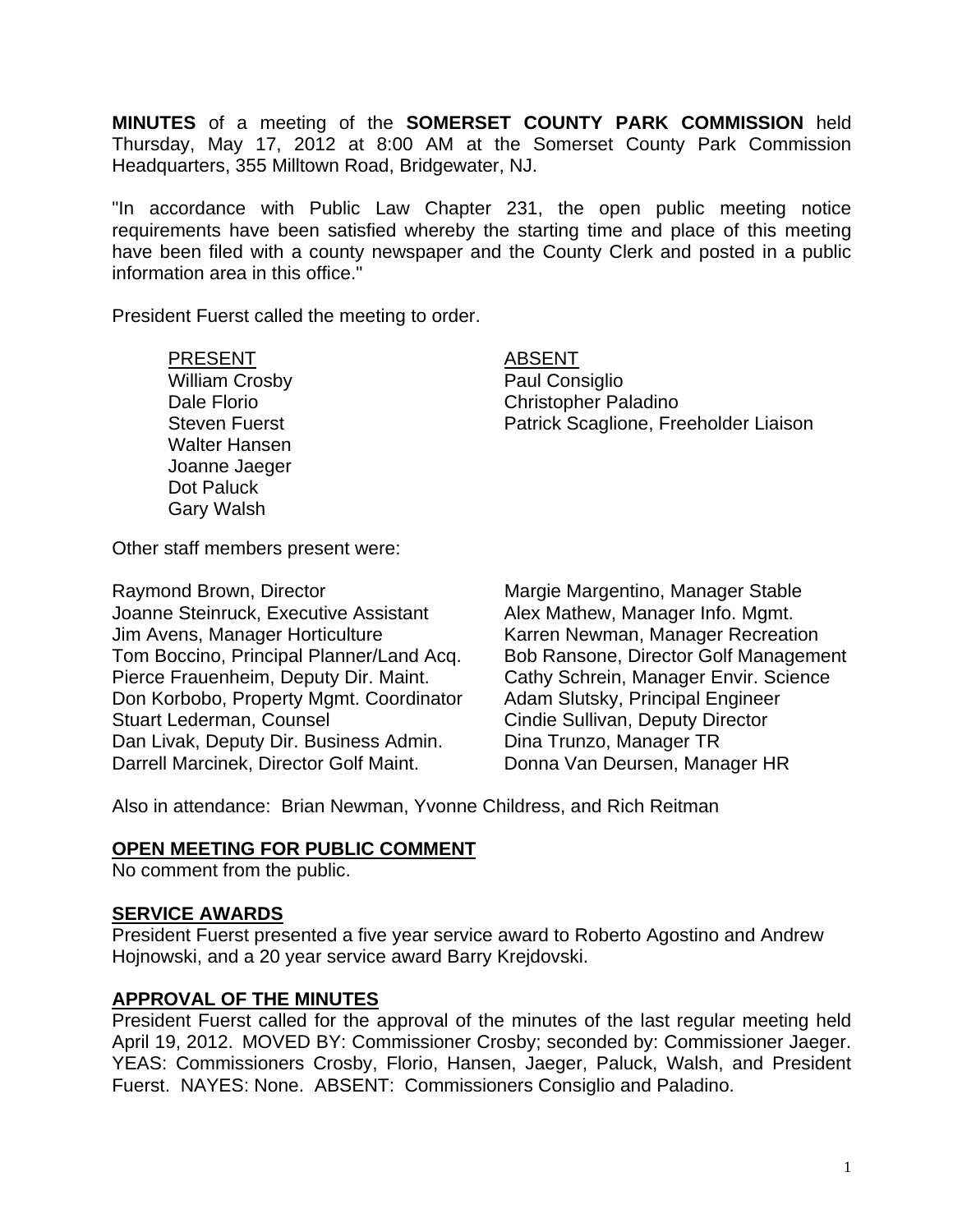# **APPROVAL OF BILLS FOR PAYMENT**

# **Resolution R12-040 - Payment of Claims**

Resolution authorizing payment of bills for \$1,018,257.78 comprising of check numbers 213236-213247, 213000-213042, 213055, 213248-213348, and 213576-213647. MOVED BY: Commissioner Jaeger; seconded by: Commissioner Hansen. YEAS: Commissioners Crosby, Hansen, Jaeger, Paluck, Walsh, and President Fuerst. NAYES: None. ABSTAIN: Commissioner Florio. ABSENT: Commissioners Consiglio and Paladino.

# **DIRECTOR'S REPORT**

Director Brown submitted a report for the month of April 2012.

# **COMMISSIONER CORRESPONDENCE**

- 1. Commendation from Franklin Township for sponsorship and active part in the Career Expo held on April 19.
- 2. Letter from a Somerset County resident expressing dissatisfaction on what he/she thought was an increase of fees for the roller hockey rink.

# **CONSENT AGENDA**

# **RESOLUTIONS**

The following resolutions were MOVED BY: Commissioner Hansen; seconded by: Commissioner Paluck. YEAS: Commissioners Crosby, Florio, Hansen, Jaeger, Paluck, Walsh, and President Fuerst. NAYES: None. ABSENT: Commissioners Consiglio and Paladino.

### **Resolution R12-041 – Award of Contract to Peter Pan Painting**

Resolution awards a contract for the painting and staining of the exterior of Buck Garden main building and garage. The cost is not to exceed \$9,000.00.

### **Resolution R12-042 – Award of Second Year Contract to The Tower Optical Company**

Resolution awards a contract for the coin operated optical viewer concession services for Washington Rock Park. The concession fee is \$1,061.00 for the year.

# **Resolution R12-043 – Award of Contract to Durawear Glove and Safety, Flemington Department Store, Metuchen Center, and Universal Uniform Sales, Co.**

Resolution awards a two-year contract for the purchase of uniforms.

# **Resolution R12-044 – Rejecting Competitive Contract Proposals for NVGC Restaurant and Catering Concession Services**

Resolution rejects the two proposals; one vendor did not provide a Consent of Surety along with cashier's check and the second vendor did not provide least minimum amounts for both the bid guarantee and surety on the estimated annual revenue for the contract and contract amount on the surety.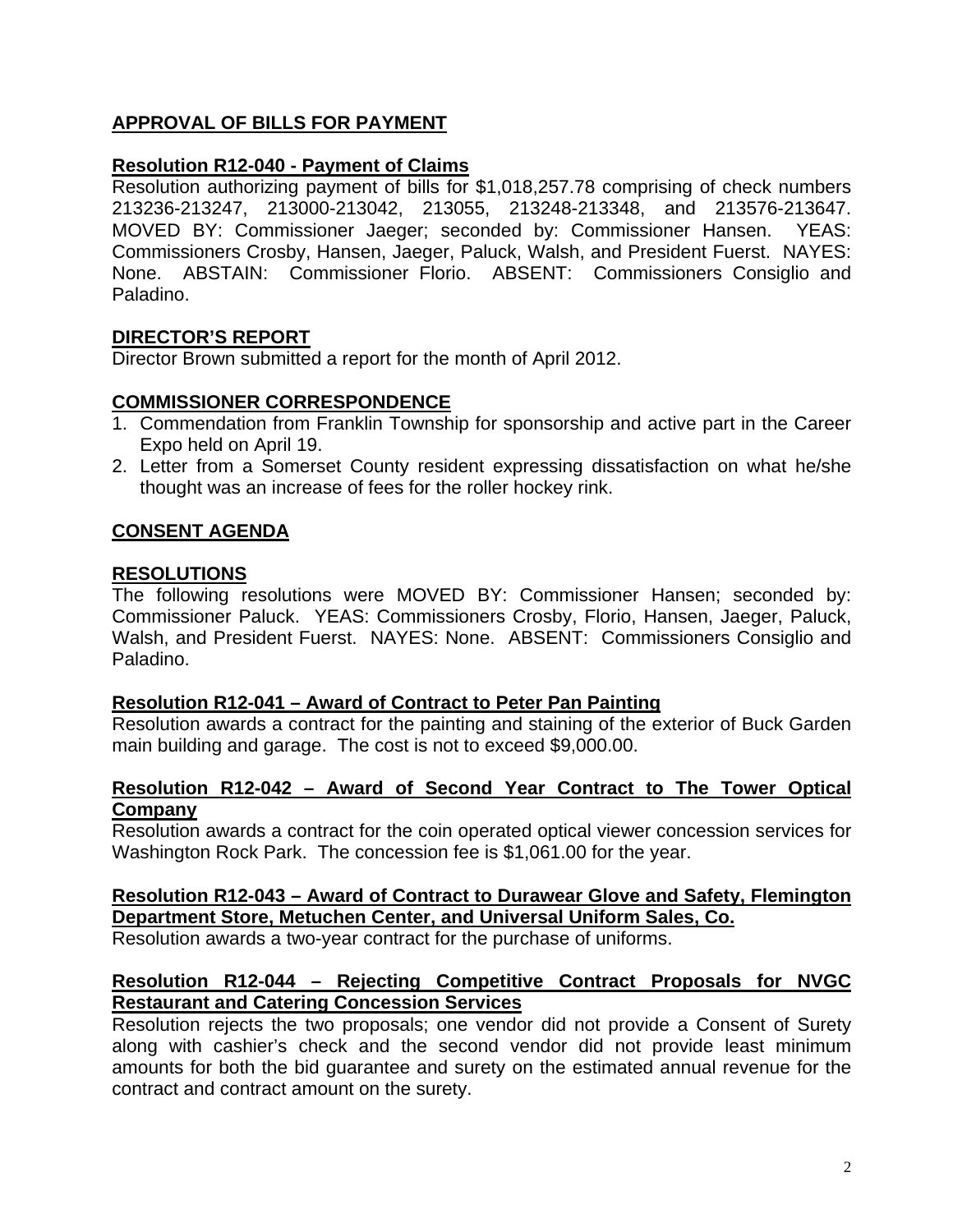A new RFP will be revised and advertised shortly. Merri Makers contact expires on December 31, 2012.

The Commission engaged in an extended discussion regarding the anticipated re-bid for the NVGC food and beverage concession. An open exchange among the Commissioners involved various aspects of the prior contract with Merri-Makers / Ryjam Inc., the issues being considered with respect to possible minimum requirements for the new RFP and the impacts of the current economic environment on future concession operations.

# **COMMITTEE REPORTS**

### **FINANCE/BUSINESS ADMINISTRATION**

Commissioner Walsh, Chair of the Committee, submitted a report for the month of April 2012.

Brian Newman reported that the revenue is 17% more than 2010 and 48% less than 2011 at this time of the year.

Dan Livak, Deputy Director/Business Administrator reported that he has been working with FEMA and the insurance company on recouping funds from the damage due to Hurricane Irene. Dan thanked Don Korbobo for this help with the site inspections.

#### **HUMAN RESOURCES**

Donna Van Deursen, Manager, Human Resources reported that she and Lesley Boyd participated in the Franklin Township Career Expo sponsored by the Franklin Township Youth Initiative held on April 19. They spoke with some students about volunteer opportunities. Ridewise provided training on Bike Safety to the Park Rangers.

### **LEISURE SERVICES**

Commissioner Jaeger, Chair of the Committee, submitted a report for the month of April 2012.

Cindie Sullivan, Deputy Director reported that she has distributed a copy of the Annual Report to each Commissioner. The Duke Island Park Concert Series brochure will be printed shortly and this year there are six sponsors and a \$5,000.00 grant from the NJ Arts Council. Cindie thanked the staff that assisted at the Volunteer Dinner. There were 125 volunteers in attendance. Cindie is working with Pierce Frauenheim on bid specifications for signs. The annual New Jersey Wine Festival will be held at Natirar May 26 and 27.

Dina Trunzo, Manager Therapeutic Recreation reported that Camp Okee Sunokee begins in approximately five weeks and has 39 registered campers, 15 of which are new to Camp. Dina will be conducting the last assessment of the new campers today. Registration has begun for the Fishing Derby which will be held on June 2. This weekend is the Jersey Shore Weekend Escape trip to Wildwood and Cape May.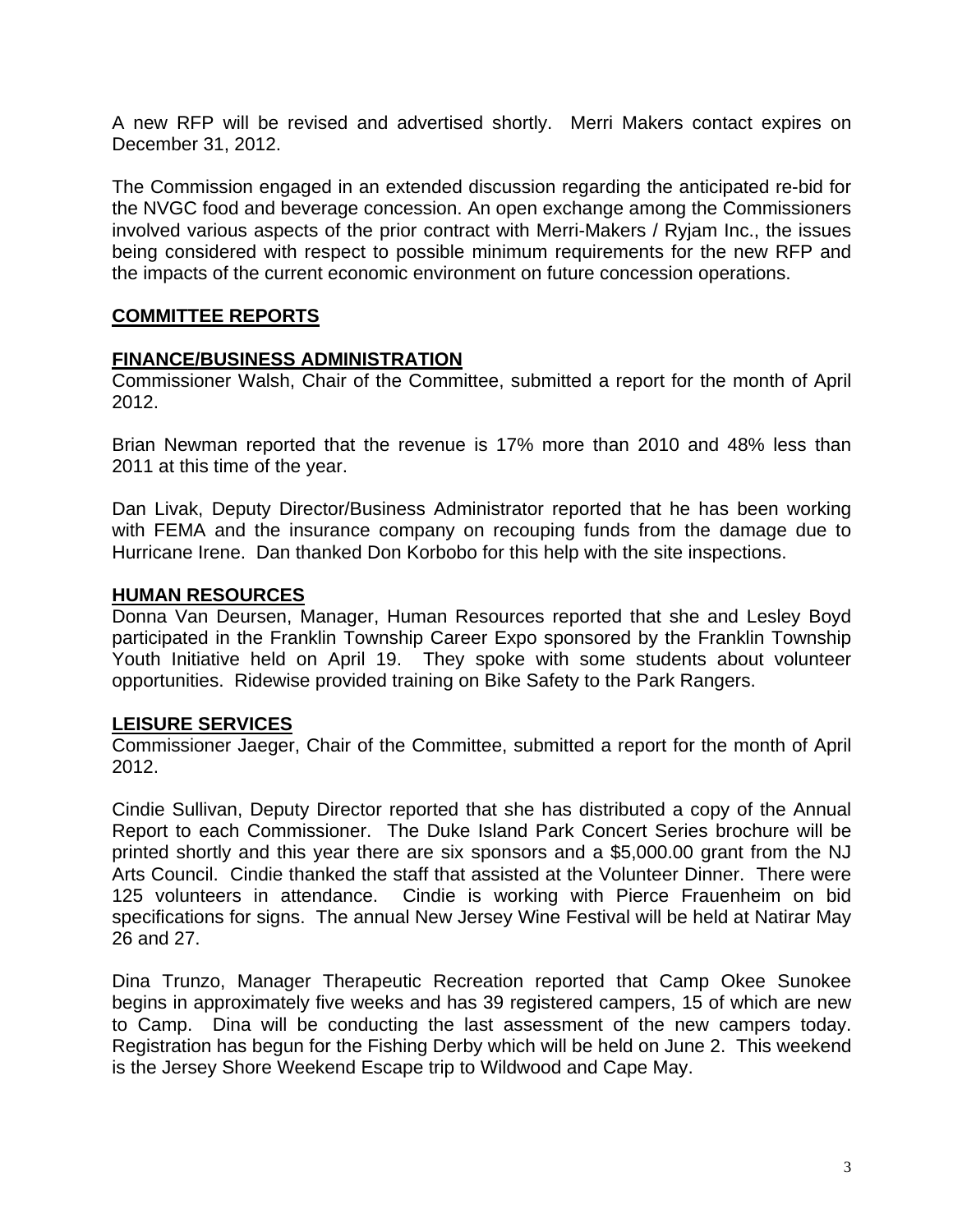Cathy Schrein, Manager, Environmental Science reported that final payments for camps were due on May 7<sup>th</sup>. Yesterday was a work day with Goldman Sachs and a donation of \$850.00 was received from them. The solar panels are near completion and Cathy will keep everyone informed of a ribbon cutting ceremony.

Marge Margentino, Manager Stable reported that Family Fun Day was held last weekend with 1,400 people in attendance (700 hayrides and 30 pony rides were given). Mother's Day Horseback Ride was a success with four groups riding. Johnson and Johnson will be holding a volunteer work day on the sensory trail today.

Karren Newman, Manager Recreation reported that the Duke Island walkers have selected a logo and the tee shirts are being printed. Karren has been working with Adam Slutsky on the Warrenbrook Pool to insure that it will be in compliance with the new ADA requirements for Aquatic Facilities prior to opening day on June 22. The putting green replacement is moving slowly due to the weather. The course opens May 19 for the season. Spring Yoga is going well and Karren thanked the Park Rangers, Permit Coordinator, and Maintenance Department for the cooperation on assisting with events.

### **GOLF MANAGEMENT**

Commissioner Paluck, Chair of the Committee, submitted a report for the month of April 2012.

Darrell Marcinek, Director Golf Maintenance reported that staff continues to do a great job on preparing the golf course at Neshanic Valley for the WAPL. Staff is also busy preparing the other golf courses for Memorial Day weekend play.

Bob Ransone, Deputy Director Golf Management reported that in four weeks the players for the WAPL will begin to register. Committee meetings are held monthly and everything is on target. Verizon will be at Neshanic Valley to set up separate lines for the event. The Learning Center has hosted a Juniors and Ladies' Day and this weekend will be Seniors Day and Memorial Day will be Veterans Day. May 15 was Media Day for the WAPL and News 12 taped the entire event and was going to air it that evening. Callaway has updated the entire Learning Center including the fitting booth which is now done virtually. Golfweek Magazine, May 11 edition contained the Top 50 Municipal Courses in the US and Neshanic Valley moved to number 30 which was the only New Jersey course on the list.

### **INFORMATION MANAGEMENT**

Commissioner Hansen, Chair of the Committee, submitted a report for the month of April 2012.

Alex Mathew, Manager, Information Management reported that work continues on the upgrading of the Gasboy system for Golf Maintenance. RecTrac training will be given to all users on May 24 to 29.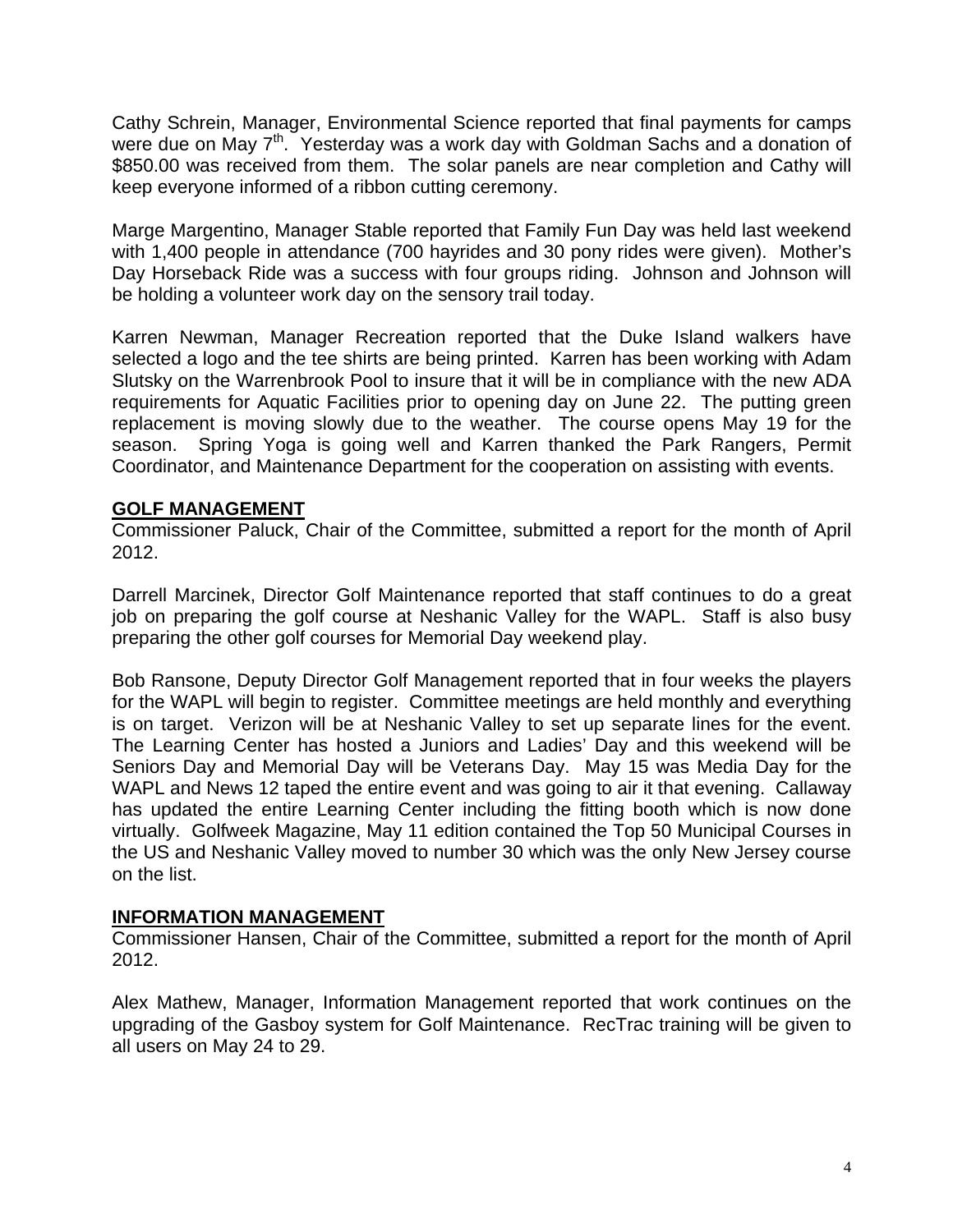# **VISITOR SERVICES**

Commission Crosby, Chair of the Committee, submitted a report for the month of April 2012.

### **PROPERTY MANAGEMENT**

Commissioner Crosby, Chair of the Committee, submitted a report for the month of April 2012.

Don Korbobo, Property Management Coordinator reported that FEMA should be completing their work on May 18 regarding the damage caused by Hurricane Irene. The inspector that Don has been working with has been very thorough.

# **PLANNING AND LAND ACQUISITION**

Commissioner Paluck, Chair of the Committee, submitted a report for the month of April 2012.

Tom Boccino, Parks Section Principal Planner, Land Acquisition reported that he has been working with the County MIS Department to update the GIS system for Open Space which has not been done in a few years. This update will give a more accurate account of the actual acreage in Open Space. The system is also being converted to a spreadsheet.

# **CAPITAL FACILIITES – CONSTRUCTION and ENGINEERING**

Adam Slutsky, Principal Engineer, reported that the Morgan Pellowski Playground at Colonial Park has been completed. The bid for the Howe all-purpose athletic fields at Colonial Park will be advertised in May and bid on June 14. Repair work to fix the flood damaged Duke Island Park band shell has been completed. Widening the driveway at the Warrenbrook Senior Center has also been completed. Bids have been received and the contract awarded for the Raritan River Bikeway-Peters Brook connection. This multiuse path will extend along the Raritan River from Route 206 east to the existing Peters Brook Greenway. The Gerber Field press box has been demolished and a contract for demolition of structures on five properties was recently bid. The Merrill House renovations should be completed next week.

# **PARK MAINTENANCE & HORTICULTURE**

Jim Avens, Manager, Horticulture reported that the Buck Garden Plant Sale was a great success and grossed over \$20,000.00 and the remaining plants are being sold at the cosponsors Rock Garden Society meetings. Preparations are underway for the 38<sup>th</sup> Annual Rose Day at Colonial Park Gardens on June 9. Horticulture staff is planning a series of garden tours and lectures. Both Colonial Park Gardens and Buck Garden will participate along with twelve NJ public gardens, in a state wide joint programming in June. The theme will be Fragrance in the Garden and will involve garden tours, container displays, and lectures highlighting fragrant plants. Buck Garden was included in an article on Spring Garden Tours in the New Jersey Countryside Magazine.